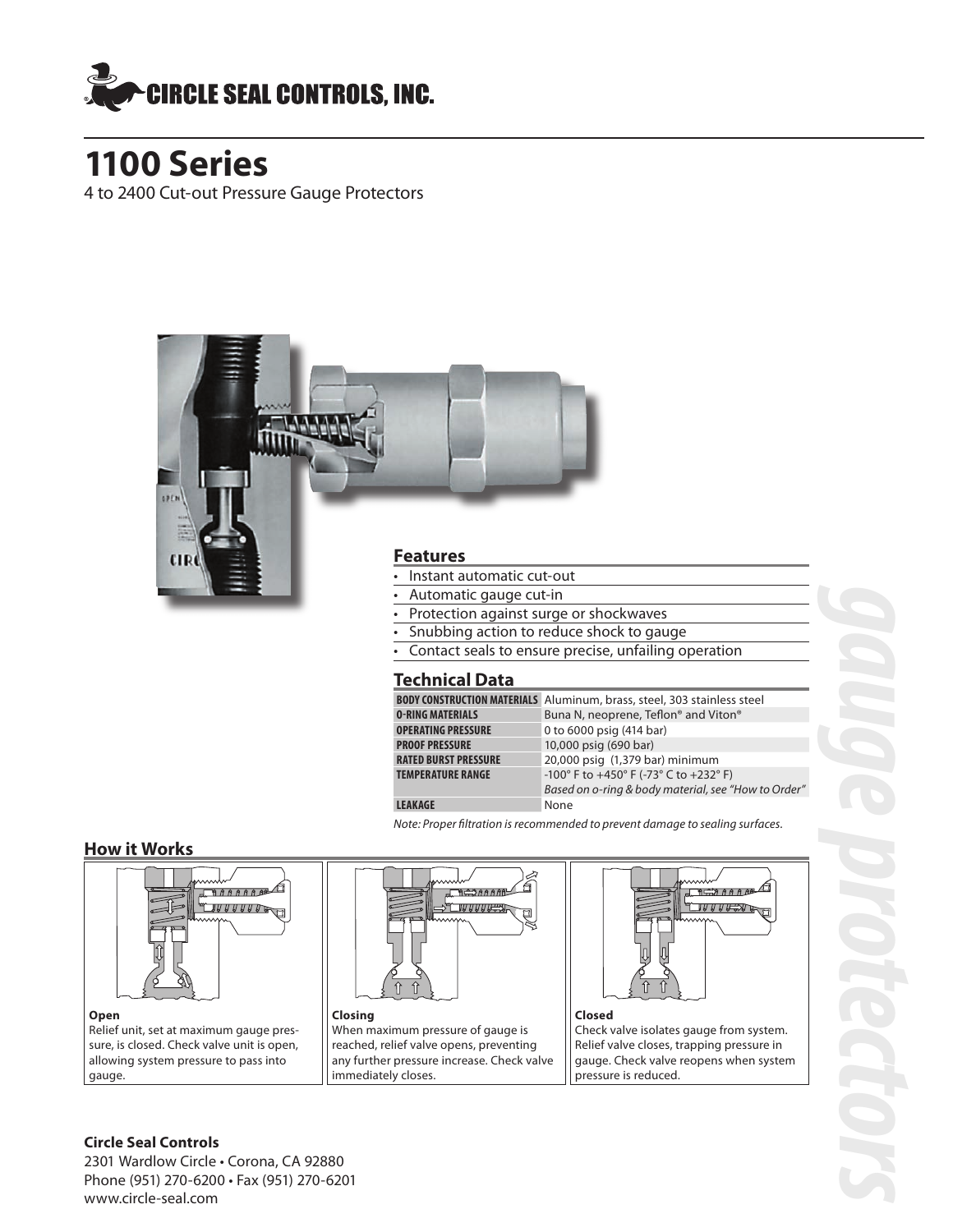# **1100 Series**

#### **Dimensions**

#### **Cut-out Pressures Under 140 psig**



#### **Dimensions (inches)**

| <b>CUT-OUT</b>  | 1100–2PP |      |      |      | 1100–4BB |      |
|-----------------|----------|------|------|------|----------|------|
| <b>PRESSURE</b> |          |      |      |      |          |      |
| $4-140$ psi     | 2.12     | 0.82 | 1.86 | 2.37 | በ 91     | 2.11 |

#### **Gauge Pressure & Relief Valve Adjustment Ranges**

| <b>CUT-OUT PRESSURE (PSI)</b>        |                          |              | 20            |               |               | 6С            | 90         |                 |
|--------------------------------------|--------------------------|--------------|---------------|---------------|---------------|---------------|------------|-----------------|
| <b>GAUGE PRESSURE RANGE (PSI)</b>    | $\overline{\phantom{0}}$ |              |               | 0–30          | -40           | 0–60          | -100       | 0–140           |
| <b>RELIEF VALVE ADJ. RANGE (PSI)</b> | $2.4 - 5.5$              | $5.6 - 13.9$ | $14.0 - 27.9$ | $28.0 - 34.9$ | $35.0 - 49.9$ | $50.0 - 74.9$ | 75.0-104.9 | $105.0 - 140.0$ |

Note: Teflon® (1120 Series) is not recommended for cracking pressures under 160 psi. Use Viton® (1132 Series) for service where cut-out pressures of less than 160 psi are required.

#### **Cut-out Pressures Over 140 psig D C** 1.00 Hex Spring and plug are used in the G1100 Series and L1100 Series **B** h q ¼" Pipe or **A** AND10050-4 (For Bleed Connection) ¼" Pipe or AND10050-4 2PL

#### **Dimensions (inches)**

| <b>CUT-OUT</b>  |      |      | $1100 - 2PP$ |      |      |      | $1100 - 4BB$ |      |
|-----------------|------|------|--------------|------|------|------|--------------|------|
| <b>PRESSURE</b> |      |      |              | D    |      |      |              |      |
| 140–450 psi     | 2.12 | 0.82 | 2.80         | 3.23 | 2.37 | 0.91 | 2.80         | 3.39 |
| 451-1200 psi    | 2.12 | 0.82 | 3.40         | 3.83 | 2.37 | 0.91 | 3.40         | 3.99 |
| 1201-2400 psi   | 2.12 | 0.82 | 3.79         | 4.26 | 2.37 | 0.91 | 3.79         | 4.42 |

#### **Gauge Pressure & Relief Valve Adjustment Ranges**

| <b>CUT-OUT PRESSURE (PSI)</b>        | 140       | 200         | 250        | 300       | 400        | 500        | 625        |
|--------------------------------------|-----------|-------------|------------|-----------|------------|------------|------------|
| <b>GAUGE PRESSURE RANGE (PSI)</b>    | $0 - 140$ | $0 - 200$   | $0 - 250$  | $0 - 300$ | $0 - 400$  | $0 - 500$  | $0 - 600$  |
| <b>RELIEF VALVE ADJ. RANGE (PSI)</b> | 141-162   | $163 - 230$ | 231-285    | 286-345   | 346-450    | 451-575    | 576-710    |
| <b>CUT-OUT PRESSURE (PSI)</b>        | 850       | 1200        | 1250       |           | 1500       | 1800       | 2000       |
| <b>GAUGE PRESSURE RANGE (PSI)</b>    | $0 - 850$ | $0 - 1200$  | $0 - 1250$ |           | $0 - 1500$ | $0 - 1800$ | $0 - 2000$ |
| <b>RELIEF VALVE ADJ. RANGE (PSI)</b> | 711-999   | 1000-1200   | 1201-1400  |           | 1401-1900  | 1401-1900  | 1901-2400  |

Note: Teflon® (1120 Series) is not recommended for cracking pressures under 160 psi. Use Viton® (1132 Series) for service where cut-out pressures of less than 160 psi are required.

#### 2 **Circle Seal Controls Gauge Protectors**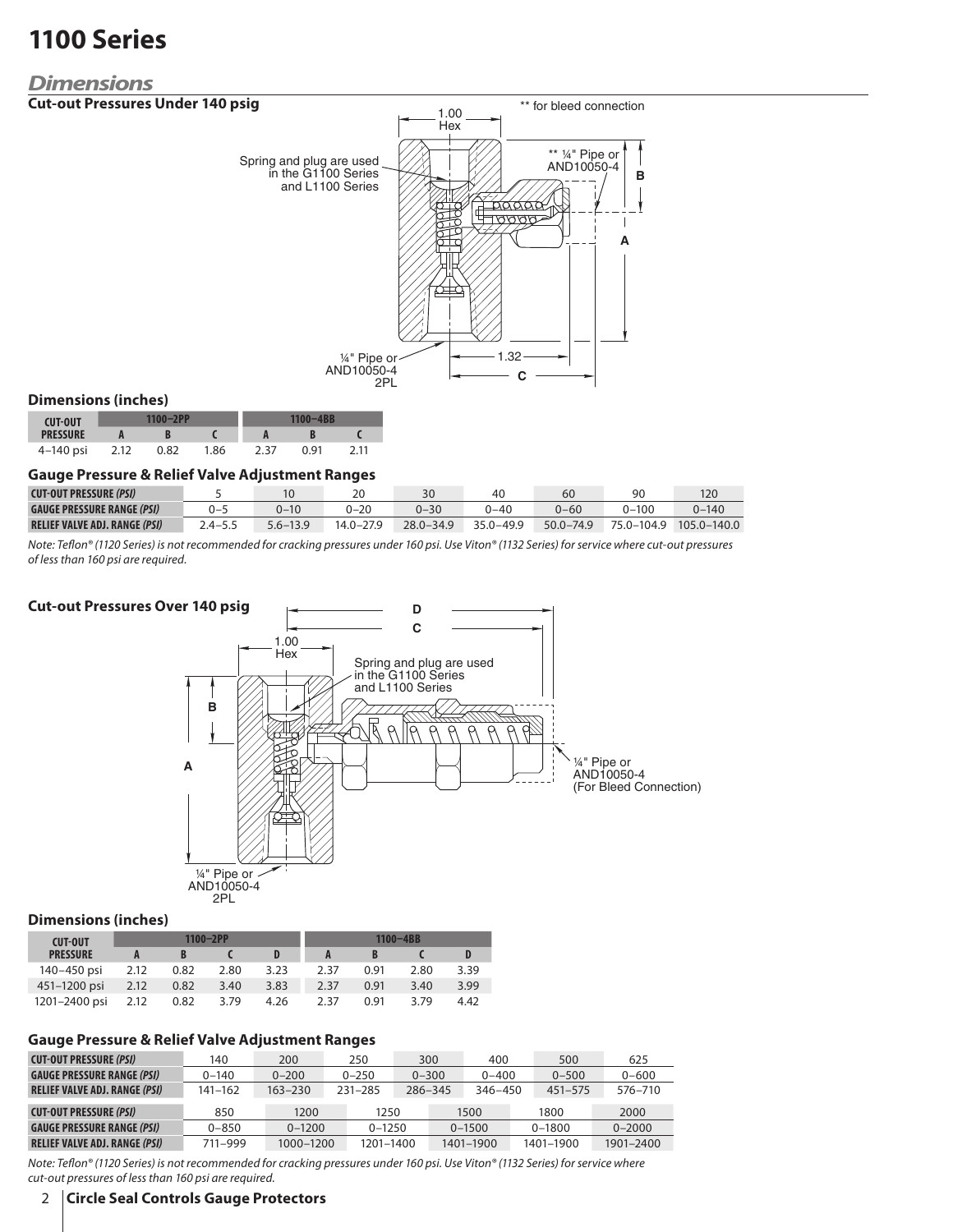# **1100 Series**

### **Closing and Reopening Pressure**

#### **Total Closing Pressure Maximum % Above Nominal Cracking Pressure**

| <b>PRESSURE RANGE</b> | 1100 SERIES W/AIR | <b>G1100 SERIES W/AIR</b> | <b>L1100 SERIES W/OIL</b> |
|-----------------------|-------------------|---------------------------|---------------------------|
| 4 to 9.9 psi $*$      | 25%               | __                        |                           |
| 10 to 19.9 psi        | 20%               | 30%                       | 15%                       |
| 20 to 140 psi         | 15%               | 20%                       | 15%                       |
| 141 to 2400 psi       | 10%               | 15%                       | 10%                       |

#### **Reopening Pressure Maximum % Below Nominal Cracking Pressure**

| <b>PRESSURE RANGE</b> | <b>ALL OTHER SEALS</b> | <b>TEFLON<sup>®</sup> SEALS</b> |
|-----------------------|------------------------|---------------------------------|
| 4 to 9.9 psi*         | 25%                    |                                 |
| 10 to 19.9 psi        | 20%                    | 35%                             |
| 20 to 140 psi         | 10%                    | 35%                             |
| 141 to 2400 psi       | 10%                    | 25%                             |

Where close control of over-range pressure is required, use a Circle Seal Controls 1200 Series gauge protector.

### **How to Order**



If bleed connection is desired, add letter "P" for female pipe or "B" for female tube. Example: 1159B-2PPP-100 or 1159A-4BBB-100

Please consult your Circle Seal Controls representative or the factory for information on special connections, operating pressure and temperature ranges.

#### **Mounting Limitations**

If used in gas service, mount vertically directly to gauge. If mounted horizontally, use G1100 Series. In liquid service, user L1100 Series.

#### **Operating Limitations**

When using a hydraulic hand pump which causes sporadic or erratic flow, special modifications are necessary.

## **For Your Safety**

It is solely the responsibility of the system designer and user to select products suitable for their specific application requirements and to ensure proper installation, operation, and maintenance of these products. Material compatibility, product ratings and application details should be considered in the selection. Improper selection or use of products described herein can cause personal injury or property damage.

Teflon® is a registered trademark of the DuPont Company. Viton® is a registered trademark of DuPont Dow Elastomers.